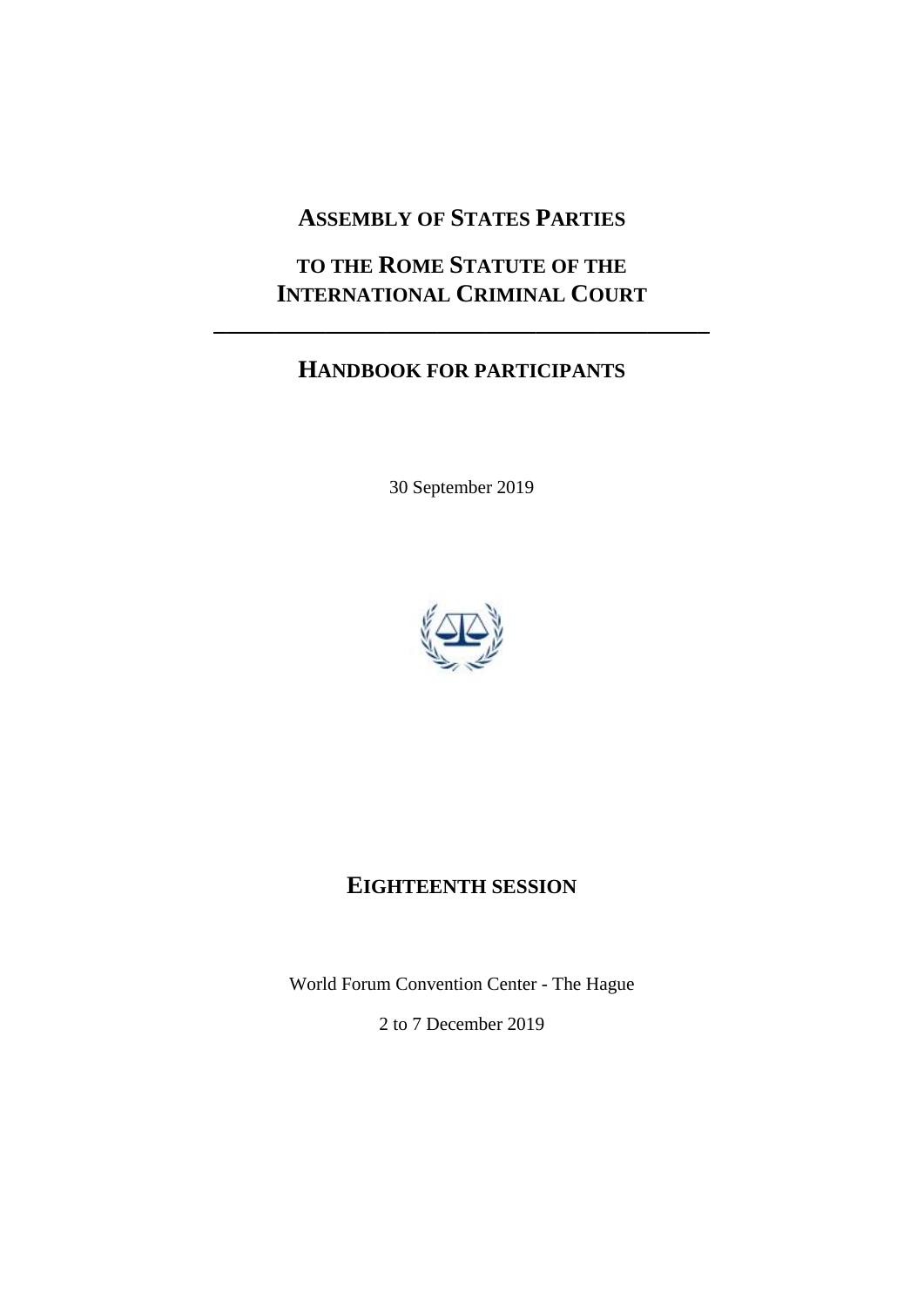# **Contents**

| Page |
|------|
|      |
|      |
|      |
|      |
|      |
|      |
|      |
|      |
|      |
|      |
|      |
|      |
|      |
|      |
|      |
|      |
|      |
|      |
|      |
|      |
|      |
|      |
|      |
|      |
|      |
|      |
|      |
|      |
|      |
|      |
|      |
|      |
|      |
|      |
|      |
|      |
|      |

Prepared by the Secretariat of the Assembly of States Parties, 30 September 2019.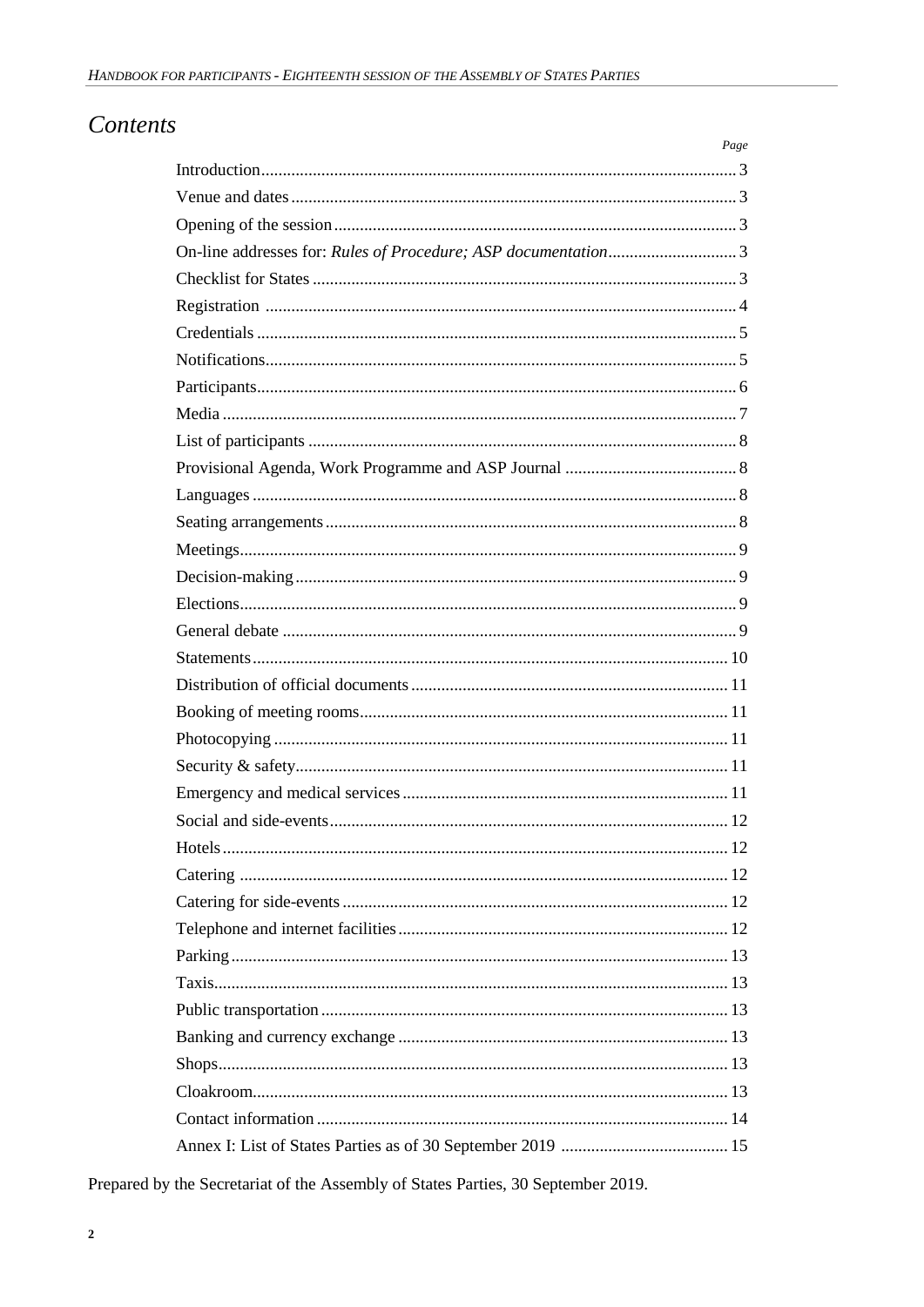## **Introduction**

The Bureau of the Assembly of States Parties decided to convene its eighteenth session in The Hague, The Netherlands from 2 to 7 December 2019, for a period of six working days.

Invitations to the eighteenth session of the Assembly were sent to States and other entities on 8 March 2019 (Note verbale ICC-ASP/18/S/08).

The Assembly has a Bureau consisting of the President, two Vice-Presidents and 18 members elected by the Assembly from among the representatives of the States Parties for three-year terms. At the beginning of the sixteenth session, the Assembly elected H. E. Mr. O-Gon Kwon (Republic of Korea) to serve as President for the period 2018-2020. H. E. Jens-Otto Horslund (Denmark)<sup>1</sup> and H.E. Mr. Michal Mlynár (Slovakia) were elected to serve as Vice- Presidents. The other current members of the Bureau are: Argentina, Australia, Austria, Bangladesh, Colombia, Côte d'Ivoire, Ecuador, Estonia, France, Gambia, Ghana, Japan, Mexico, Netherlands, Senegal, Serbia, Slovenia and Uganda.

### **Venue and dates**

The eighteenth session of the Assembly will be held from 2 to 7 December 2019 in the World Forum Convention Center (WFCC), Churchillplein 10, The Hague (Den Haag), the Netherlands.

#### **Opening of the session**

The official opening of the eighteenth session will take place in the King Willem-Alexander room at the World Forum Convention Center on 2 December 2019 at 10:00 hours. Participants are requested to be seated in the World Forum Theater by 09:45 hours.

Eighteenth session documentation, including the *Rules of Procedure of the Assembly of States Parties* can be found online at: https://asp.icccpi.int/en\_menus/asp/sessions/documentation/18th%20session/Pages/default.aspx.

## **Checklist for states**

 $\overline{a}$ 

- 1. Register each participant who is not already in possession of an ICC badge by using the registration form.
- 2. States Parties: Submit credentials to the Secretariat of the Assembly of States Parties.
- 3. Observer States: Submit a notification to the Secretariat of the Assembly of States Parties with the names of participants.

For more details and sample credentials letter/notification letter, see page 3 below.

<sup>&</sup>lt;sup>1</sup> At the 1st plenary meeting, on 5 December 2018, the Assembly, pursuant to rule 29 of its Rules of Procedure, elected Mr. Jens-Otto Horslund (Denmark) by acclamation as a Vice-President of the Assembly to complete the term of office of Mr. Momar Diop (Senegal) who had been elected Vice-President for the seventeenth to nineteenth sessions of the Assembly and who had resigned from that post effective 19 March 2018.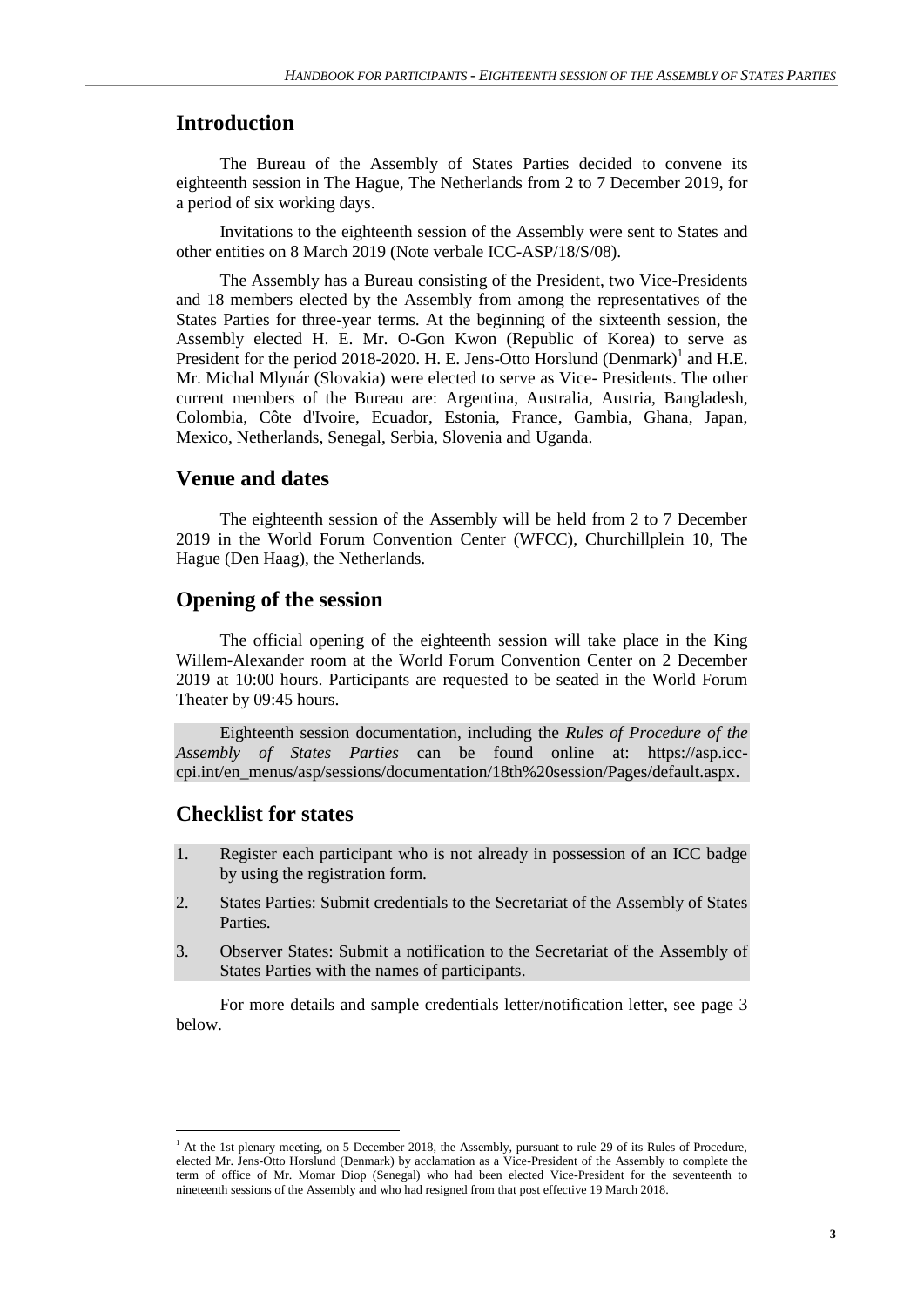## **Registration**

All States participants are advised that they will be admitted to the conference only upon presentation of a Conference pass. The registration form was disseminated to all States via email on 23 September 2019 and can also be accessed at the following link: https://asp.icccpi.int/EN\_Menus/asp/sessions/documentation/18th%20session/pages/default.aspx.

NGOs wishing to attend the eighteenth session must submit a written request naming each of its representatives on official letterhead to the ASP Secretariat or to the Coalition for the International Criminal Court (CICC) by **15 November 2019**. NGO representatives will have to present the letter issued by the ASP Secretariat, confirming their eligibility to attend the eighteenth session, to the registration desk to obtain a Conference pass.

Delegates who have registered by Wednesday, 27 November, 18:00 (CET) can start to collect their badges (and for the rest of the delegation not based in The Hague) during early registration as of Friday, 29 November, from 11:00 to 16:00 at the registration desk which will be located next to the main reception area at the World Forum Convention Centre as well as on Sunday, 1 December from 16:00 to 18:00 with registration desk located directly before the security filters. Daily registration desk will be open from 2 to 7 December from 8:00 to 16:00 hours. Conference passes will be issued upon presentation of valid identification, preferably a passport.

The Hague or Brussels based delegates of States who are already in possession of an ICC badge, do not need to submit a registration form, as they can access the premises with the ICC badge.

Given the large number of participants expected, delegates arriving before the opening of the session are encouraged to register as early as possible.

During registration, Governments should ensure that the registration form includes the individual email address of each member of the delegation. Providing the individual e-mail addresses will ensure that all representatives receive any additional information that the Secretariat might need to send with regard to the eighteenth session.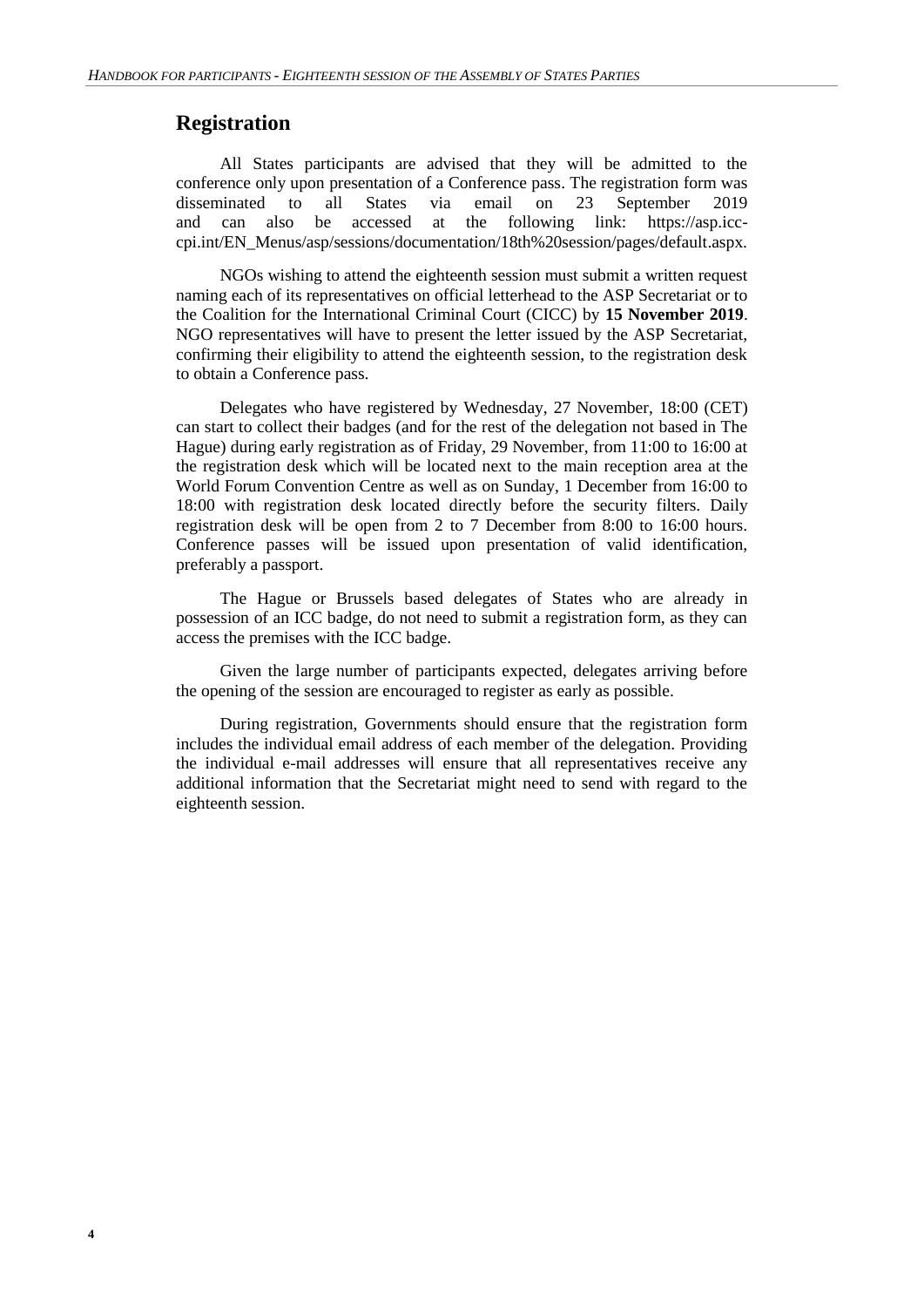# **Credentials**

## **Credentials of States Parties**

Pursuant to Rule 24 of the *Rules of Procedure of the Assembly of States Parties*, original credentials of representatives of States Parties and the names of alternates and advisers shall be submitted to the Secretariat if possible not later than 24h after the opening of the session. Advance scanned copies of credentials (preferably in PDF format) should be sent by e-mail to the Secretariat  $(asp@icc-cpi.int)$  on the understanding that original credentials will also be submitted not later than 24h after the opening of the session. The credentials shall be issued by the Head of State or Government or by the Minister of Foreign Affairs or by a person authorized by either of them.

Rule 26: Pending a decision of the Assembly upon their credentials, representatives of States Parties shall be entitled to participate provisionally in the Assembly.

#### **Sample of credentials letter for States Parties**

#### *[OFFICIAL LETTERHEAD]*

*Address to Secretariat of the Assembly*

Whereas [*name of State Party*] desires to be represented at the eighteenth session of the Assembly of States Parties to the Rome Statute of the International Criminal Court to be held in The Hague, from 2 to 7 December 2019,

Now therefore we *[Head of State or Government or Minister of Foreign Affairs or person authorized by either]* have appointed the following participants to represent [*name of State Party*] to the eighteenth session of the Assembly of States Parties to the Rome Statute of the International Criminal Court:

Eighteenth session in The Hague:

| $Alternate(s)$ : | $[name(s)$ and title(s)] |
|------------------|--------------------------|
| Adviser(s):      | [name(s) and title(s)]   |

The representative has full powers to act and take decisions on behalf of the Government of *[name of State Party]*

#### *[CERTIFIED WITH SIGNATURE AND SEAL]*

## **Notifications**

#### **Notifications from Observer States**

Pursuant to Rule 28 of the *Rules of Procedure of the Assembly of States Parties*, regarding original notification of participation of representatives of Observer States, the names of designated representatives of Observer States and of alternates and advisers who accompany them shall be submitted to the Secretariat. Advance scanned copies of notifications should be sent by e-mail to the Secretariat (asp@icc-cpi.int) on the understanding that original notifications will also be submitted.

#### **States not having observer status**

Pursuant to Rule 94 of the *Rules of Procedure of the Assembly of States Parties*, at the beginning of each session of the Assembly, the President may, subject to the approval of the Assembly, invite a given State which is not a party and does not have observer status to designate a representative to be present during the work of the Assembly.

#### **Sample of notification from Observer States**

#### *[OFFICIAL LETTERHEAD]*

#### *Address to Secretariat of the Assembly*

The Embassy/Mission of *[name of State]* presents its compliments to the Secretariat of the Assembly of States Parties and has the honor to submit the composition of the *[name of State]* delegation to the eighteenth session of the Assembly of States Parties to the Rome Statute of the International Criminal Court to be held in The Hague, from 2 to 7 December 2019,

Eighteenth session in The Hague:

Representative (one): [name and title]

| $Alternate(s)$ :      | $[name(s)$ and title(s)] |
|-----------------------|--------------------------|
| $\text{Adviser}(s)$ : | [name(s) and title(s)]   |

The Embassy/Mission of [*name of State*] avails itself of this opportunity to renew to the Secretariat of the Assembly of States Parties the assurances of its highest consideration.

#### *[CERTIFIED WITH SIGNATURE AND SEAL]*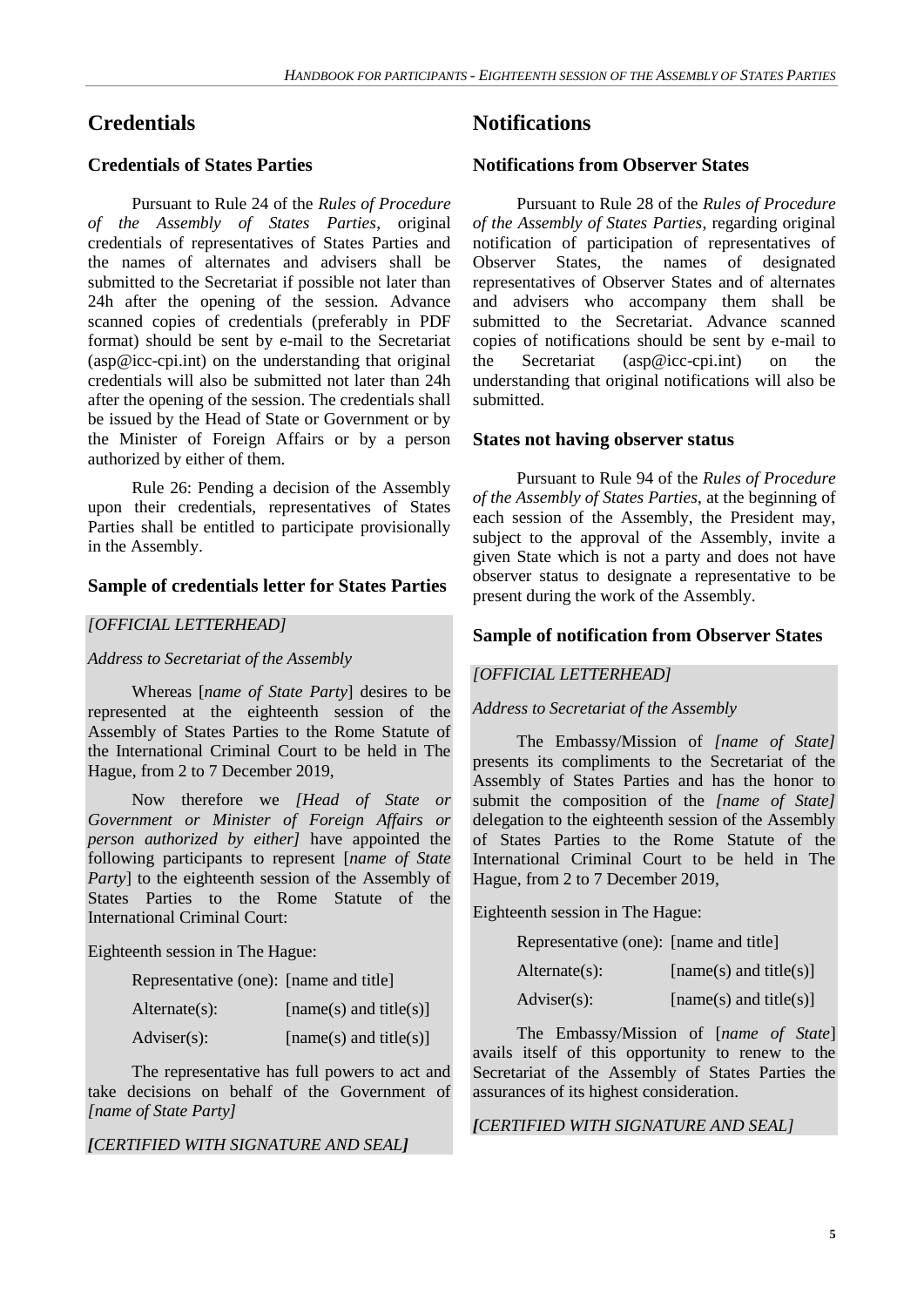## **Participants**

According to the Rules of Procedure of the Assembly of States Parties, the following may take part in the sessions of the Assembly:

#### **States**

All States Parties to the Rome Statute are entitled to participate in the meeting and will have the right to request the inclusion of supplementary items on the agenda, deliver statements, and to vote. Other States which have signed the Statute or the Final Act are also invited to participate in the meeting as observers, without a right to vote. A State which is not a party and does not have observer status may be invited by the President subject to the approval of the Assembly.

Each State Party shall be represented by one representative, who may be accompanied by alternates and advisers. Each Observer State may be represented in the Assembly by one designated representative, who may be accompanied by alternates and advisers. The representative may designate an alternate or an adviser to act in his/her capacity.

#### **Intergovernmental organizations and other entities**

Entities, (regional) intergovernmental organizations and other entities with a United Nations General Assembly (UNGA) standing invitation, as well as other international bodies who were invited to the Rome Conference, accredited to the Preparatory Commission or are invited by the Assembly, may participate as observers, without the right to vote. (See *Rules of Procedure*, Rule 92, for complete text).

#### **Non-governmental organizations (NGOs)**

NGOs invited to the Rome Conference in 1998, registered to the Preparatory Commission for the International Criminal Court, or having consultative status with ECOSOC whose activities are relevant to the activities of the Court, and other NGOs invited by the Assembly may attend under the conditions laid down in the Assembly's Rules of Procedure. (See *Rules of Procedure*, Rule 93, for complete text).

#### **International Criminal Court**

The President of the Court, the Prosecutor and the Registrar, or their representatives, may participate, as appropriate, in meetings of the Assembly and the Bureau in accordance with the provisions of the *Rules of Procedure* and may make oral or written statements and provide information on any question under consideration.

### **United Nations**

The United Nations has a standing invitation to participate, without the right to vote, in the work and deliberations of the Assembly. The Secretary-General of the UN, or his/her designated member of the UN Secretariat, may participate in the meetings of the Assembly and the Bureau. He/She may make oral or written statements concerning any question under consideration by the Assembly which pertains to United Nations activities and provide information as appropriate.

*Participating Governments, intergovernmental organizations and non-governmental organizations are responsible for the costs of participation of their delegates.*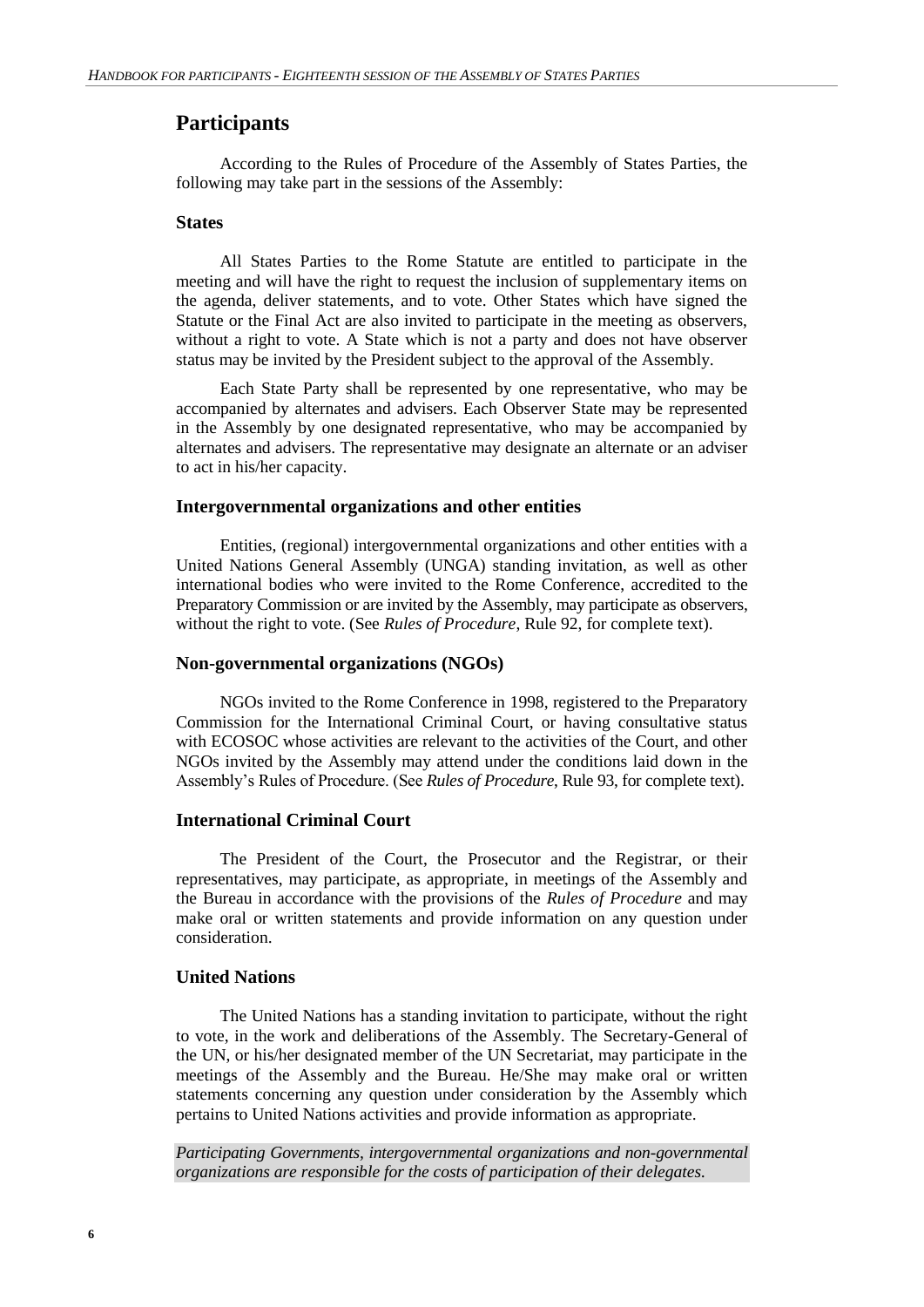### **Media**

Journalists wishing to cover the session and related events must submit an official letter of assignment or copy of their press card along with the completed accreditation form to the Secretariat (by e-mail to esterluteran@gmail.com or by fax to: +31-70-515-8702). Please find the accreditation form at the following link: https://asp.icc-

cpi.int/EN\_Menus/asp/sessions/documentation/18th%20session/pages/default.aspx.

The application period for accreditation starts on Friday, 15 November and closes on Friday, 6 December at 17:00 hours CET.

Press badges will be issued and handed out at the World Forum to journalists that have received accreditation upon presentation of a passport or a valid ID with photo. Only those representatives of the media possessing press badges will be given access to meetings and special events that will be open to the media.

Accredited correspondents are permitted access to open meetings in designated areas within the conference room. However, according to rule 42 of the Rules of Procedure and Evidence, the Assembly may decide that if exceptional circumstances arise, its meetings may be held in private.

Media crews interested in filming inside the World Forum Convention Center are kindly reminded that they should always liaise with the focal point from the Secretariat of the Assembly, Ms. Estera Luteranova, in order to obtain film authorization from the President of the Assembly, after which they would be escorted to the area reserved for that purpose. Any other requests for filming, particularly on the floor of the conference room where the Assembly is convening its session, should be cleared through the focal point from the Secretariat.

Audio/video recordings are permitted only during plenary meetings of the Assembly, which include general debate. There might be limitations on video/audio recording depending on whether any voting takes place during the session. If that is the case, film crews might be required to move to the part of the conference room from where the confidentiality of the vote would not be compromised.

Further information about the eighteenth session can be found on the Assembly website at:

https://asp.icc-

cpi.int/EN\_Menus/asp/sessions/documentation/18th%20session/pages/default.aspx.

For schedule of official and unofficial meetings please refer to the daily ASP Journal: https://asp.icc-

cpi.int/EN\_Menus/asp/sessions/documentation/18th%20session/pages/default.aspx.

Journalists are invited to follow the President of the Assembly, H.E. Mr. O-Gon Kwon, on Twitter @ICC\_PASP.

For additional information please contact Ms. Estera Luteranova at esterluteran@gmail.com.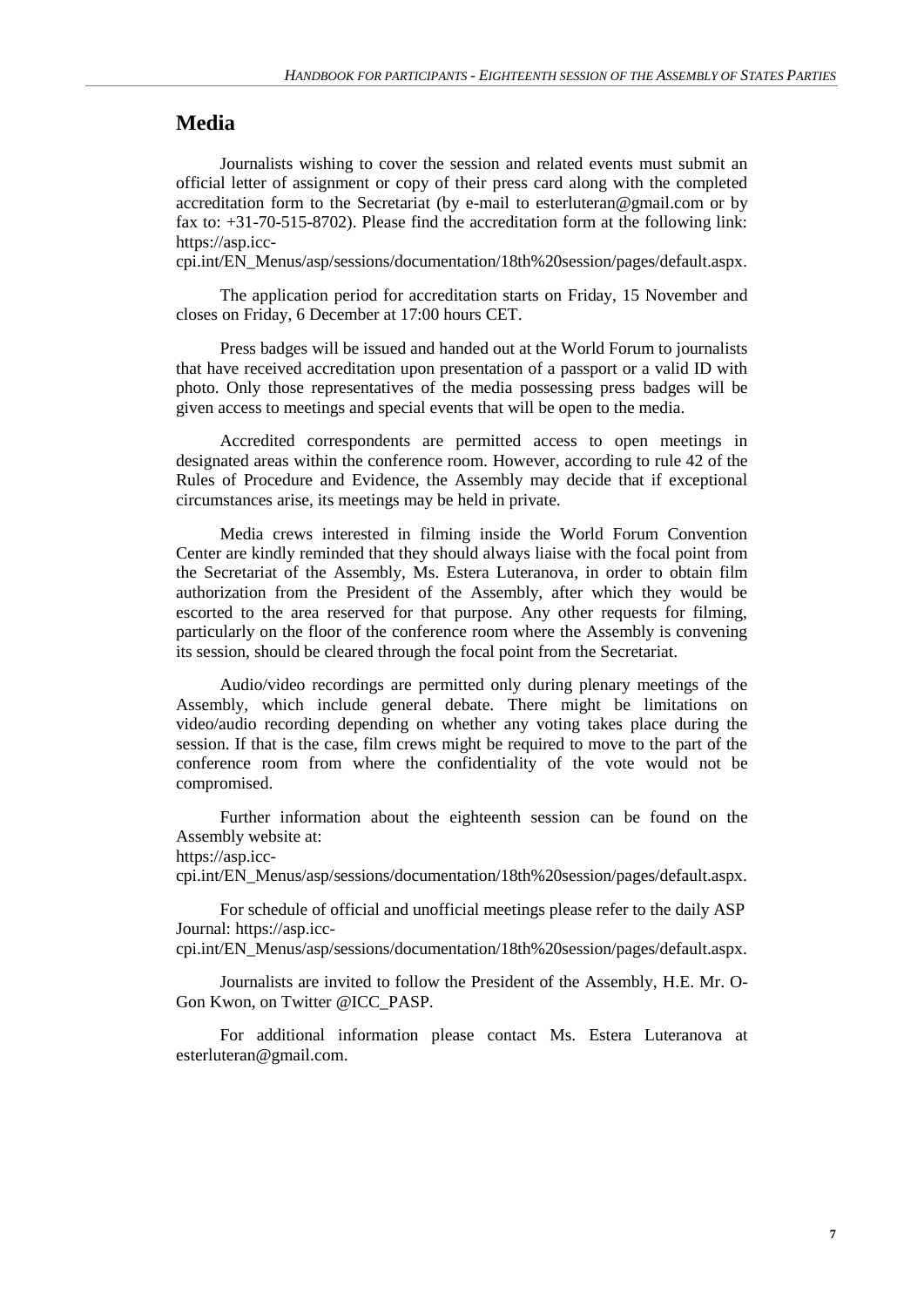## **List of participants**

A digital draft list of participants will be produced during the course of the eighteenth session.

## **Provisional agenda, work programme and ASP Journal**

The provisional agenda for the eighteenth session of the Assembly is contained in document ICC-ASP/18/1/Rev.1 and can be found at the website of the Assembly: https://asp.icc-

cpi.int/EN\_Menus/asp/sessions/documentation/18th%20session/pages/default.aspx.

In view of the crucial nature of the matters to be considered by the Assembly at the session and the need to reach important decisions, Government representation at the highest possible political level is strongly encouraged. Governments are also encouraged to include in their delegations representatives of central authorities and other Government representatives with expertise in the issues covered in the agenda.

In addition, the provisional programme of work, as approved by the Bureau can be found at the following link: https://asp.icccpi.int/iccdocs/asp\_docs/ASP18/ASP18-WP.pdf.

The daily ASP Journal containing information on meetings, side-events, and announcements will be available on the LCD screen upon entering the Assembly of States Parties section of the World Forum Convention Center, as well as on the ICC web site on the following link: https://asp.icccpi.int/EN\_Menus/asp/sessions/documentation/18th%20session/pages/default.aspx.

#### **Languages**

Arabic, Chinese, English, French, Russian and Spanish are the official languages, as well as the working languages, of the Assembly.

For the Plenary and the meetings of the Working Groups taking place in the King Willem-Alexander room simultaneous interpretation into Arabic, English, French and Spanish will be provided.

Each seat in the World Forum Theater of the World Form Convention Center for which simultaneous interpretation is available will be equipped with a portable receiving set and headphone. *Participants are requested not to remove that equipment from the meeting rooms so that it may be checked periodically and the batteries may be recharged if necessary.*

#### **Seating arrangements**

States Parties will be seated in English alphabetical order, starting with the State drawn by lots (Suriname for the eighteenth session). Four designated seats, two of which will be at a table, will be provided to each State Party. Observer States and invited States will be seated in alphabetical order behind the States Parties. International/Intergovernmental organizations, representatives from the Court, and NGOs will be seated in designated areas.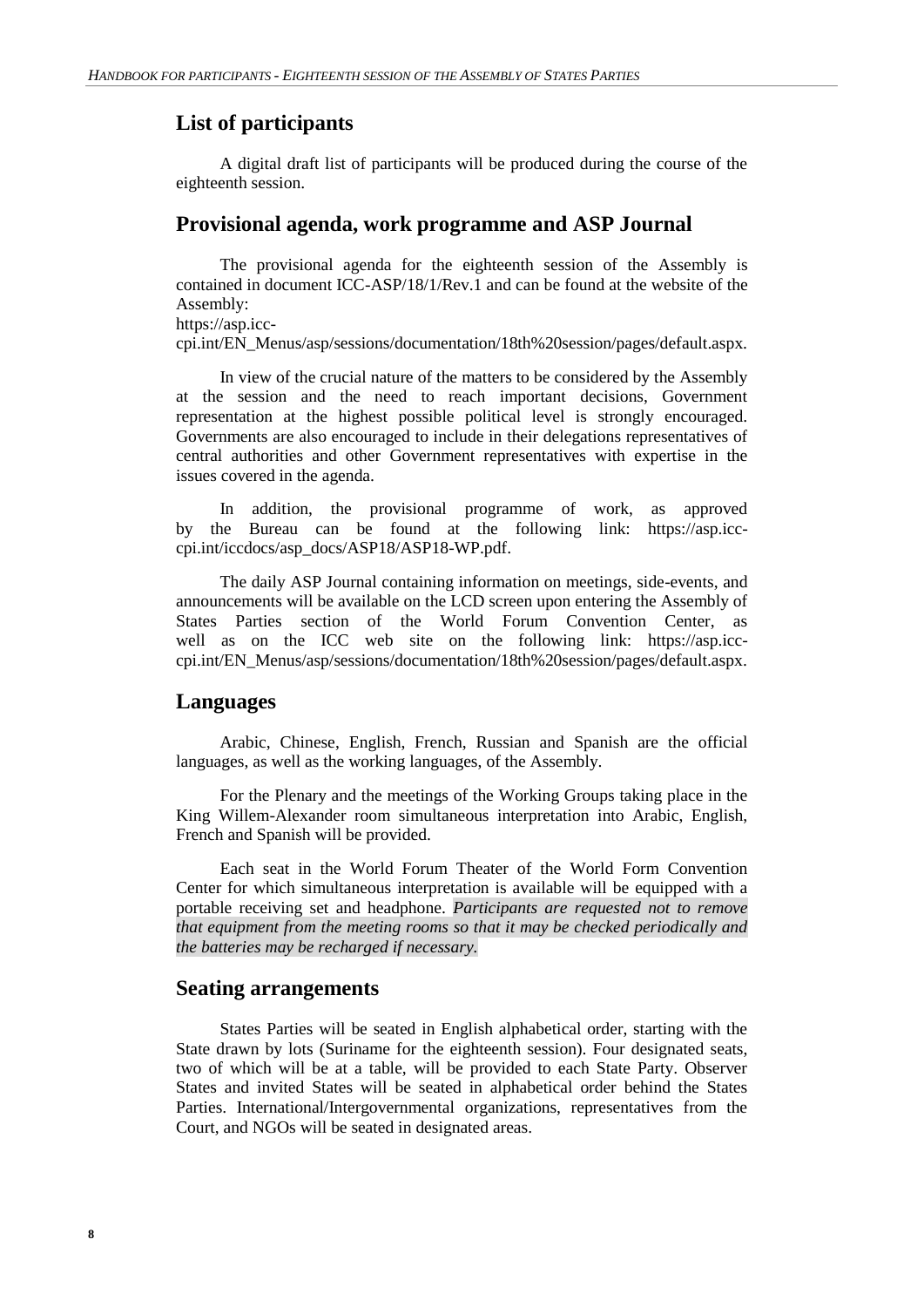## **Meetings**

The meetings of the Assembly and of its subsidiary bodies with general membership shall be held in public, unless the Assembly decides that exceptional circumstances require that the meetings shall be held in private. As a general rule, meetings of the Bureau and of subsidiary bodies with limited membership shall be held in private, unless the body concerned decides otherwise.

The programme of the meetings will be included in the *ASP Journal*, which will be issued digitally on a daily basis and will specify conference rooms and times of meetings:

```
https://asp.icc-
```
cpi.int/EN\_Menus/asp/sessions/documentation/18th%20session/pages/default.aspx.

Unless otherwise indicated, morning meetings will be held from 10:00 to 13:00 hours; afternoon meetings from 15:00 to 18:00 hours.

### **Decision-making**

Every effort shall be made to reach decisions in the Assembly and in the Bureau by consensus. If consensus cannot be reached, decisions shall be taken by vote. Each State Party shall have one vote. Decisions on matters of substance must be approved by a two-thirds majority of States Parties present and voting. Decisions on matters of procedure shall be taken by a simple majority of States Parties present and voting. States Parties are reminded of article 112, paragraph 8, of the Rome Statute of the International Criminal Court which reads:

"A State Party which is in arrears in the payment of its financial contributions towards the costs of the Court shall have no vote in the Assembly and in the Bureau if the amount of its arrears equals or exceeds the amount of the contributions due from it for the preceding two full years. The Assembly may, nevertheless, permit such a State Party to vote in the Assembly and in the Bureau if is satisfied that the failure to pay is due to conditions beyond the control of the State Party."

As at 31 August 2019, there were 13 States in arrears.

### **Elections**

At the eighteenth session in The Hague, the Assembly shall proceed with an election of six members of the Committee on Budget and Finance, an election to fill a vacancy on the Committee on Budget and Finance and an election of one member of the Advisory Committee on nominations of judges.

In accordance with article 112, paragraph 8, of the Rome Statute, States in arrears would not be able to vote at the eighteenth session.

More information on the elections as well as nominations can be found at https://asp.icc-cpi.int/en\_menus/asp/elections/pages/election2019.aspx.

#### **General debate**

The general debate will take place on the first day of the Assembly, i.e. Monday, 2 December, from 15:00 to 18:00 and on the second day, Tuesday, 3 December, from 10:00 to 13:00 and from 15:00-18:00. Delegations are invited to inscribe themselves on the list of speakers as of 21 October 2019 (Central European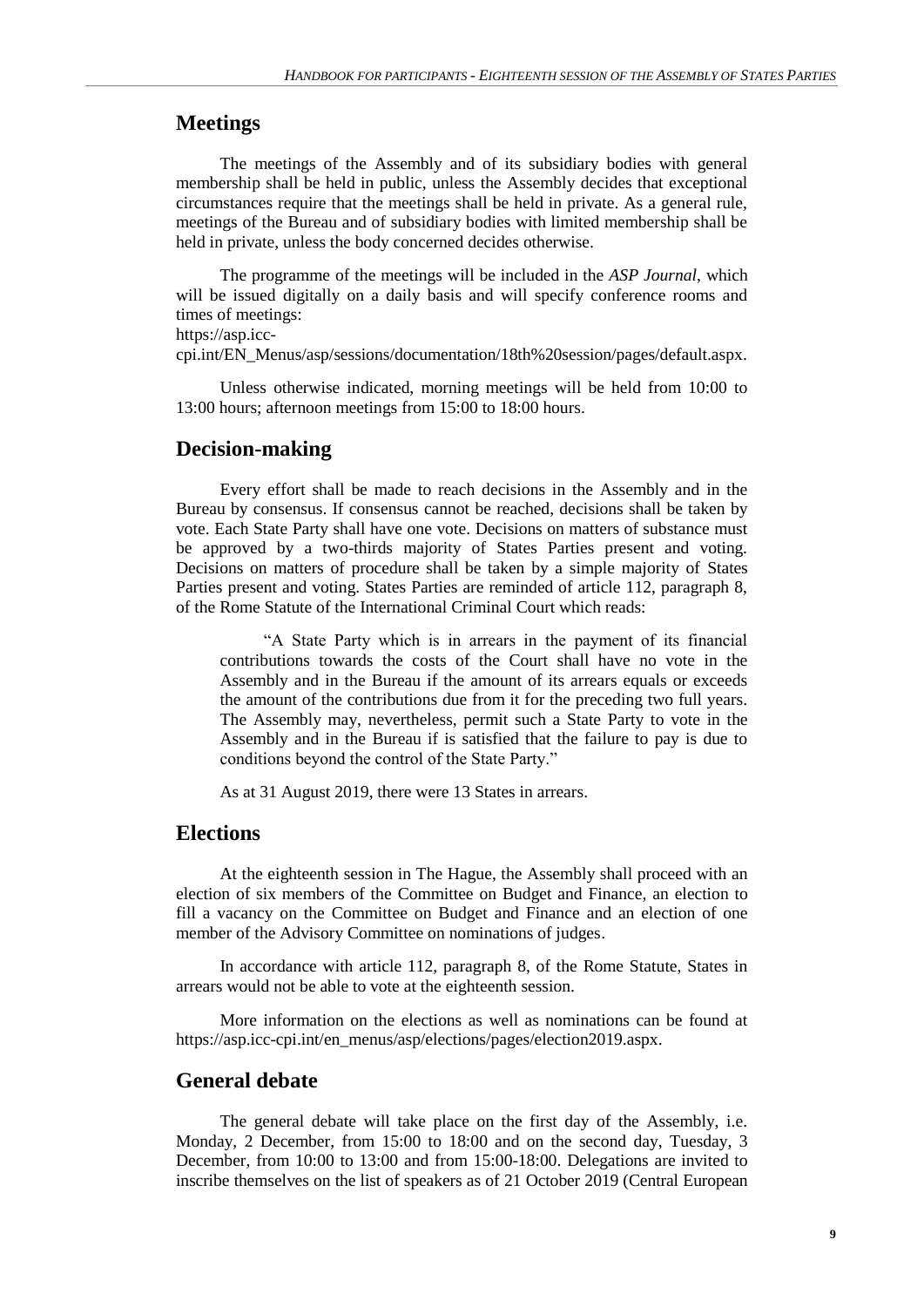Time) by contacting the Secretariat via fax (+31 70 515 8376) or email (asp@icccpi.int), with an indication of their preferred segment (morning or afternoon). If possible, the Secretariat would welcome receiving the name and the title of the speaker. Ministerial level representatives will be accorded precedence on the list.

In accordance with rule 50 of the Rules of Procedure and with previous decisions of the Assembly, delegations are kindly reminded to deliver statements of **no more than 5 minutes** and the list of speakers has been prepared on the basis of the agreed 5-minute statement by each delegation. In order to assist the speakers with the timely delivery of their statements, a light mechanism will be installed at the rostrum.

Each delegation will be allocated one slot only, irrespective of the level of representation. Delegations are advised that any changes to the level of representation for the general debate of the eighteenth session should be communicated as soon as possible to the focal point of the Secretariat dealing with the general debate, Ms. Estera Luteranova, at: Estera.Luteranova@icc-cpi.int.

Furthermore, in accordance with the past practice of the Assembly, the States may wish to participate in the general debate by making written submissions, which would be posted on the website of the Assembly. The President of the Assembly wishes to invite States in a position to do so to submit written statements only.

#### **Statements**

Representatives wishing to circulate statements to all participants are requested to provide 250 copies to the Meeting Room Attendant, who will be located in the front of the meeting room.

Alternatively, representatives who do not wish to have their statements circulated but would still wish to help ensure that the impact of their words is equally strong in all languages, are requested to read at a reasonable speed and to hand in 20 copies of the statement for distribution to the President, Rapporteur, Secretariat, and interpreters.

In either case, copies of statements should be delivered to the Meeting Room Attendant before the speaker takes the floor, preferably at the start of the meeting, to allow sufficient time for distribution of statements to the interpreters. *Conference participants are reminded that the Secretariat will not be in a position to offer reproduction services for such texts.*

If written texts are provided in more than one official language, delegations should indicate clearly which of those texts is to be accepted as the official text. Furthermore, delegates should specify whether that official text will be read out as written or if it should be checked against delivery, in which case the words "check against delivery" should be clearly indicated on the top right corner of the first page.

Other written statements submitted by the designated representatives of entities, intergovernmental organizations and other entities that have received a standing invitation from the General Assembly of the United Nations, regional intergovernmental organizations or other accredited international bodies and nongovernmental organizations shall be made available by the ASP Secretariat to representatives of the States Parties and Observer States in the quantities and in the language or languages in which the statements are made available to it, provided that a statement submitted on behalf of non-governmental organization is related to the work of the Assembly and is on a subject in which the organization has a special competence.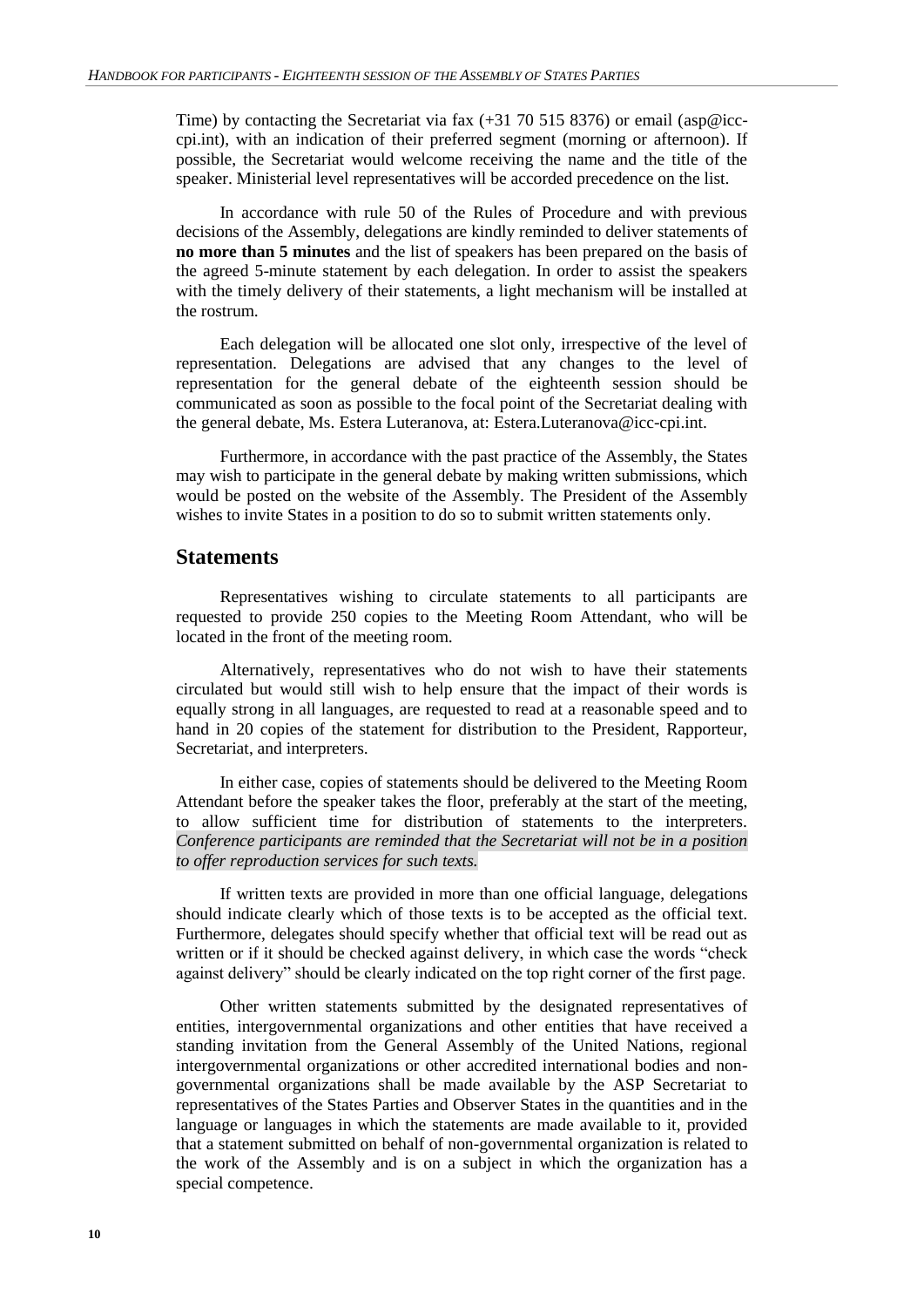In accordance with the Bureau's decision on moving towards "greener" conference serving, delegations and all participants are requested to provide to the Secretariat digital versions of their statements, preferably in advance of the meetings (asp@icc-cpi.int).

Representatives wishing to provide a video statement can do so by submitting the video statement to the Secretariat on USB memory sticks, which would then be posted on the web site, under the General debate segment.

*Written statements shall not be reproduced at the expense of the Assembly and shall not be issued as official documents.*

#### **Distribution of official documents**

In accordance with the Bureau's decision on pursuing a paper-light approach to documentation for the eighteenth session, pre-session documentation will no longer be made available to delegations.

All pre-session documentation in official languages is available at: https://asp.icc-

cpi.int/EN\_Menus/asp/sessions/documentation/18th%20session/pages/default.aspx.

## **Booking of meeting rooms**

Rooms for meetings, including those of regional groups or other informal meetings of States, may be reserved by contacting the focal point of the Secretariat, at asp@icc-cpi.int.

#### **Photocopying**

The WFCC reception desk offers photocopy services. There are costs attached to this service.

#### **Security and safety**

The security officers are present at the World Forum at all times and take every precaution to ensure the meetings are safe and secure. All participants must pass through security screening before accessing the Assembly premises.

Restrictions will be in place on the use of cellular telephones, radio transmitters, recording devices and camera equipment inside the conference area.

Delegates are reminded not to leave briefcases or any valuable items unattended in the meeting rooms. Participants are advised to carry their valuables safely, especially at railway stations and while on public transport.

## **Emergency and medical service**

#### **The Hague**

The main number to call in case of an Emergency (police, fire, ambulance) is **112**. For non-urgent matters, the police can be reached at 0900-8844.

For participants with a non-acute medical problem that really needs attention and who have no embassy or mother-organization in the Netherlands, the Court's doctor can be contacted via the States Registration Desk.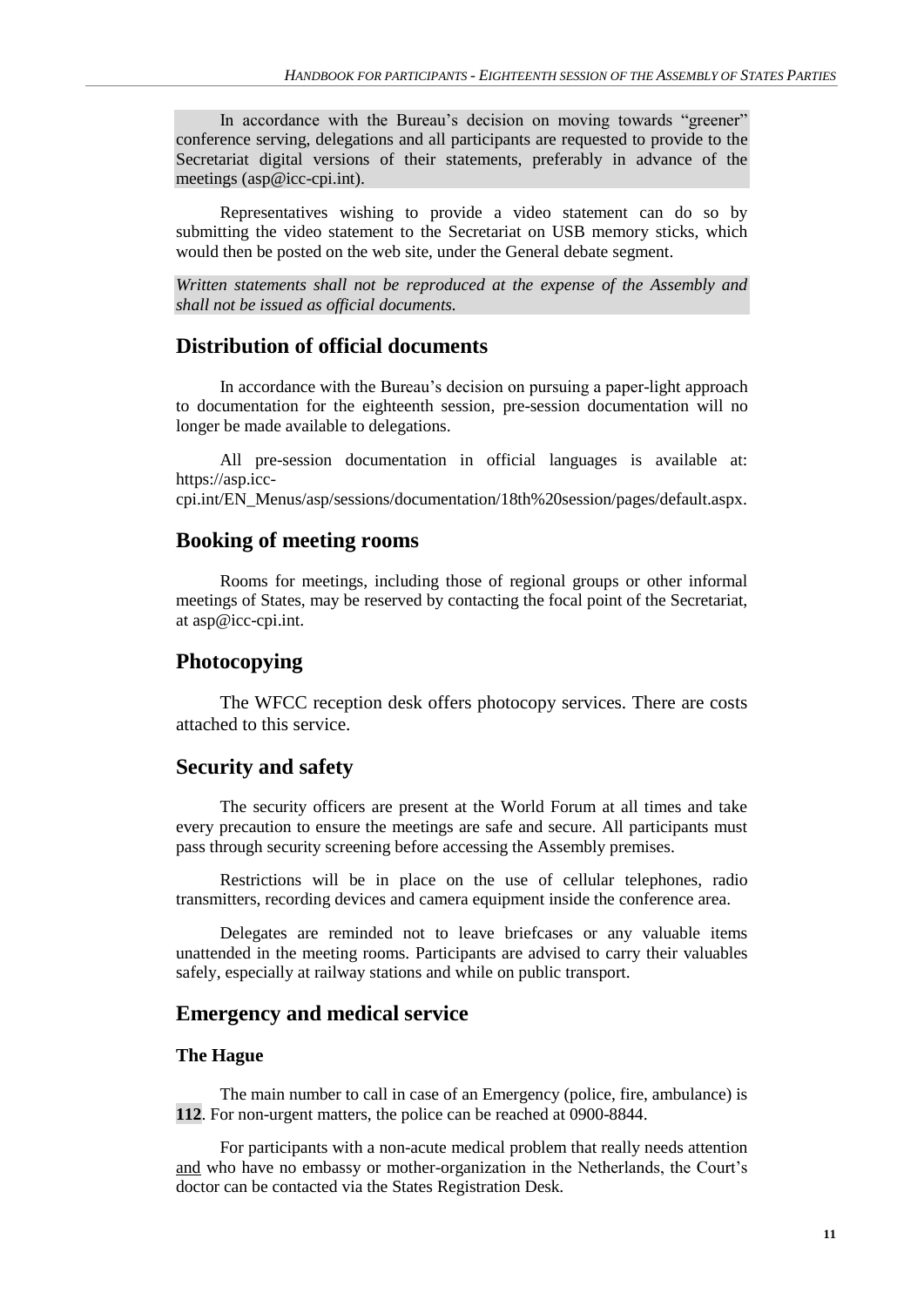Nearest hospital: Haga Ziekenhuis Sportlaan 600, 2566 MJ Den Haag. Phone: +31 (0)70 210 00 00.

## **Social and side-events**

States, observers and non-governmental organizations tentatively wishing to hold side-events during the eighteenth session are requested to submit their requests between *16 September and 1 November 2019.*

For coordination purposes, the organizers of receptions and other protocol events should contact the Secretariat at asp@icc-cpi.int. Announcements about social events may be made in meetings or published in the *ASP Journal*.

Please kindly note that the Secretariat does not send invitations to sideevents. The invitations shall be sent by organizers for their respective side event. The participation in side-events taking place within the secure area of the Assembly will be restricted to those who receive accreditation.

## **Hotels**

All participants are solely responsible for the reservations and payments of hotel rooms and, if necessary, contacting his or her Embassy for assistance. It is advisable to make reservations as soon as possible due to limited availability.

#### **Catering**

The conference restaurant at the World Forum Convention Center, will be located at the World Café and will be open from 13:00 to 15:00.

A coffee corner will be located in the Oceania Foyer and will be open from 08:00 to 18:30.

## **Catering for side-events**

Private luncheons and receptions at the World Forum Convention Center can be arranged by contacting:

Ms. Johanna Weiland T: +31(0)6 120 11 876 E: johanna.weiland@worldforum.nl

## **Telephone and internet facilities**

If you are calling from outside the Netherlands to The Hague, add the country code (31) and the city code (70) to the telephone number. From within the Netherlands, calls to The Hague should be preceded by  $\overline{070}$ . Calls within the city do not require a city code.

An internet café for participants will be located in the Oceania Foyer.

Free Wi-Fi will be available in the King Willem-Alexander room, Oceania Foyer and main public areas.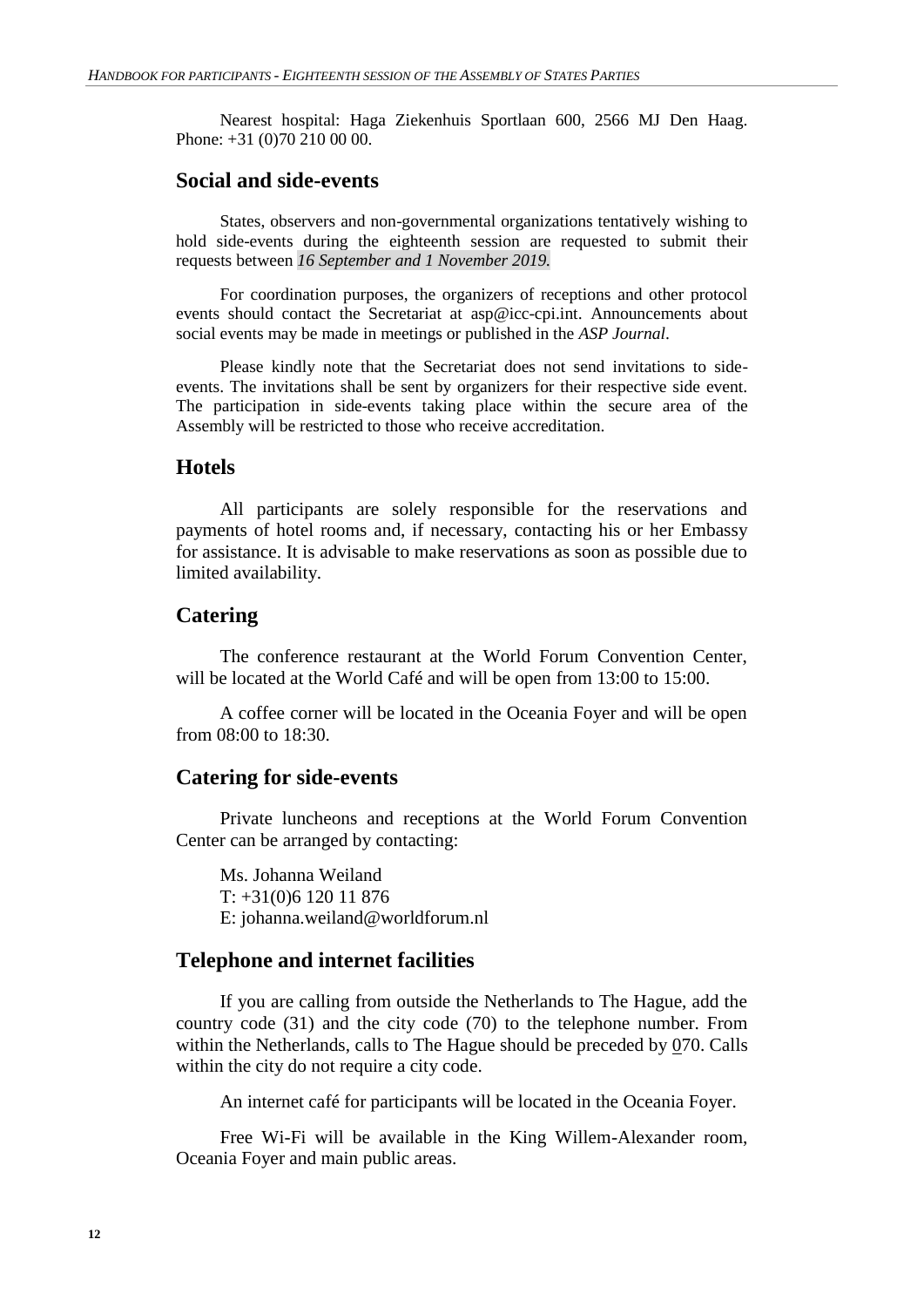## **Parking**

The World Forum is easily accessible and has its own parking facilities. Exit cards for the garage are available through the front office of World Forum or you can pay at the payment terminals in the parking garage (payment per hour) using your debit card or credit card. Please note that it is not possible to pay with cash.

The following standard rates apply for the parking garage:

Per hour:  $\in$  3.75 Day ticket (12 hours):  $\epsilon$  14.00

After dropping off the attendees cars may be parked in the underground garage.

## **Taxis**

Participants are advised to only use licensed taxis which have blue number plates. When ordering a taxi, please indicate that special ICC rates are available to you when you use taxis from the following companies:

Noordzee Taxi: +31(0)70-358 9999 Hofstad Taxi: +31(0)70-346 2626

## **Public transportation**

The WFCC can be reached from the center of The Hague (Centrum stop) by tram #1 (World Forum stop), or from The Hague Central Station by tram #16 (Statenplein stop which is a 5 minute walk to WFCC). For further details and timetables please visit www.htm.nl.

### **Banking and currency exchange**

In the center of town, and at the railway stations, you will also find currency exchange facilities. The currency of the Netherlands is the euro. Credit cards are accepted at most major stores, restaurants and hotels.

#### **Shops**

Some small shops are open on week days from 9:00 hours until 18:00 hours, with larger shops opening at 10:00. Bakeries open earlier. On Thursday evenings, large stores stay open until 21:00 hours. On Sundays, the large stores in the city center are open, but not until 12:00 hours (noon).

## **Cloakroom**

Complimentary coat racks will be located by the main reception desk of the World Forum before the security filters. All items are left in the cloakroom at the owner's risk.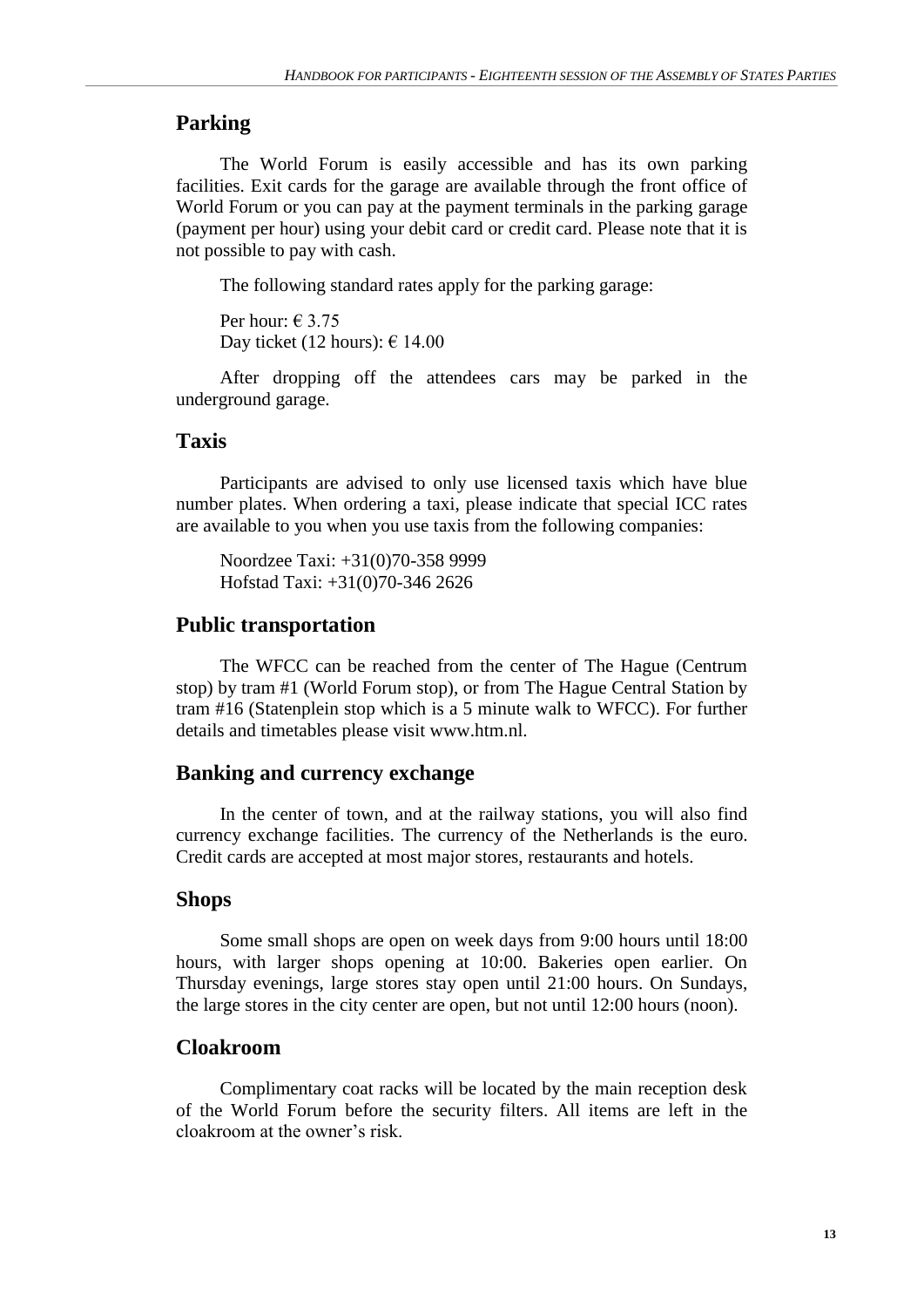## **Contact information**

## **Secretariat of the Assembly of States Parties**

#### **Mailing address**

P.O. Box 19519 2500 CM The Hague The Netherlands

#### **Street address**

Oude Waalsdorperweg 10 2597 AK The Hague The Netherlands

## **Phone/Fax/Email Numbers**

Phone: +31 (0)70 799 6500 General Fax: +31 (0)70 515 8376 General Email: asp@icc-cpi.int

Mr. Renan Villacis, Director Director of the Secretariat of the Assembly of States Parties *Secretary of the Assembly*

Mr. Fakhri Dajani Executive Secretary to the Committee on Budget and Finance

Ms. Gaile Ramoutar Legal Officer

Ms. Marisa Macpherson Legal Officer

Mr. Aaron Matta Legal Officer

Mr. Woong Kyu Sung Special Assistant to the President of the Assembly

Ms. Estera Luteranová Special Assistant to the Director